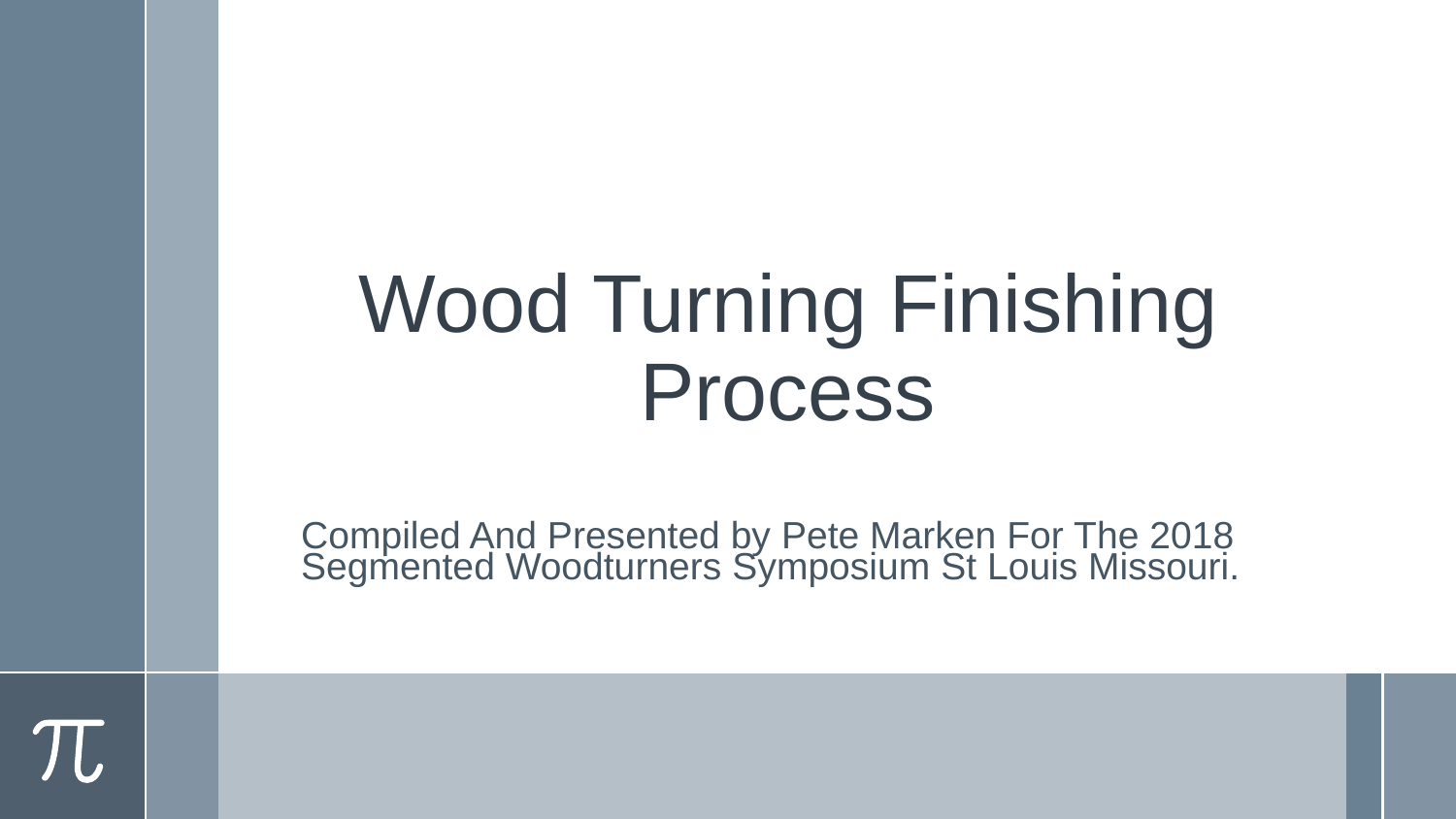$\pi$ 

## Why spend the time and effort to apply the best finish you can to a turning?

- $\triangle$  **After spending the time to turn a very nice piece on the** lathe, why would you not put a knockout finish on it?
- **❖ While attending several juried art shows and dealing with** art galleries I found a few interesting facts:
	- 1. Most of my pieces are purchased by women
	- 2. They tend to find highly polished finishes (both gloss and satin) more desirable
	- 3. They all love to feel the smoothness with their fingers and comment on the exceptional smoothness of the piece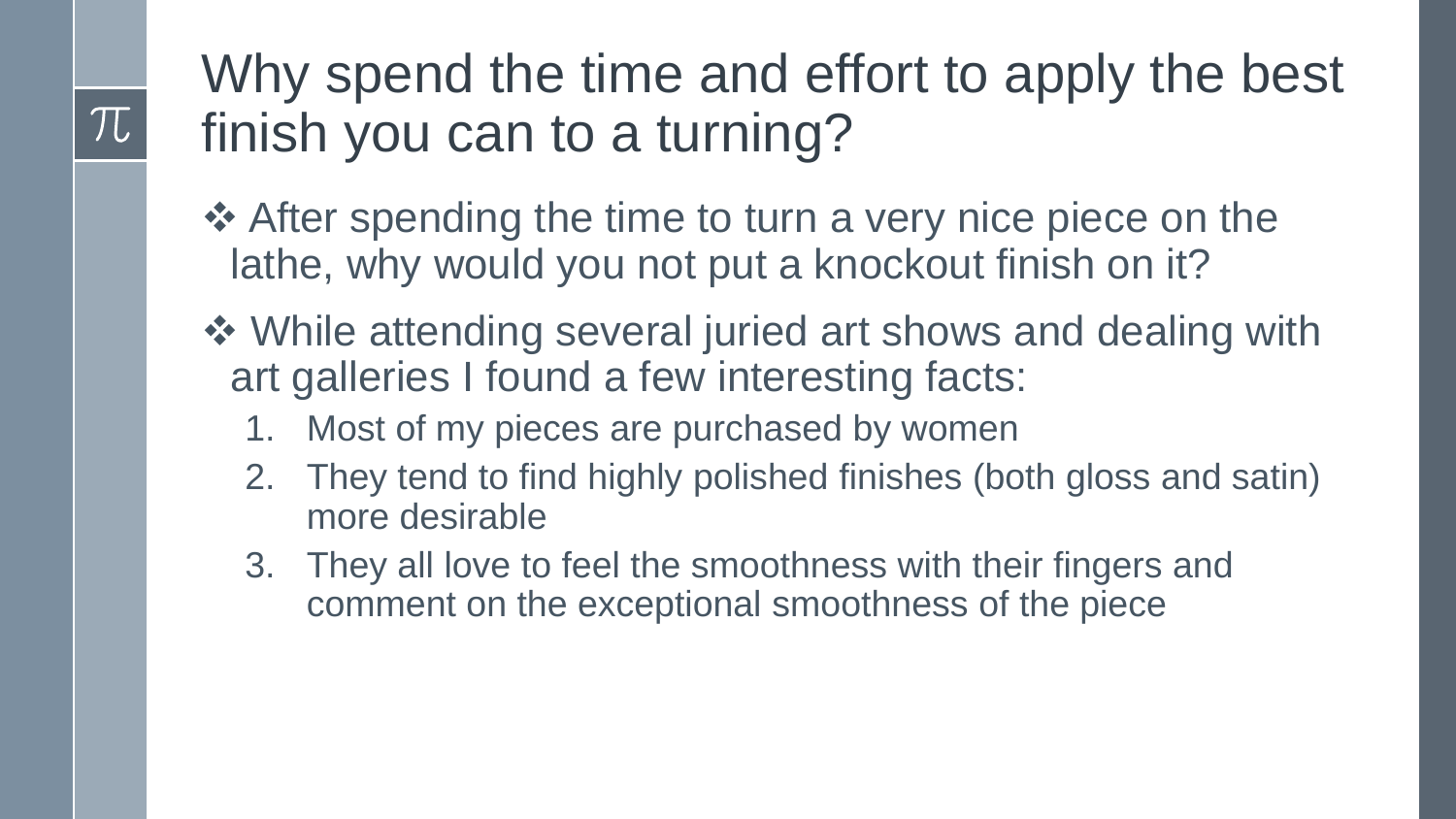# Types of Finish I Prefer

**❖ MINWAX wipe-on polyurethane (oil based) both gloss and** 

satin



#### **Advantages: ❖ Easy to apply Durability Buffs out really well**

#### **Disadvantages: Long drying time Can darken some**

**woods**

General Finishes Wood Turners Finish (water based clear

gloss)



#### **Advantages:**

- **❖ Easy to apply**
- **Dries very quickly**
- $\diamond$  **Buffs out really well**
- **Will not darken wood**

#### **Disadvantages:**

 **Mainly used for smaller pieces due to quick dry time**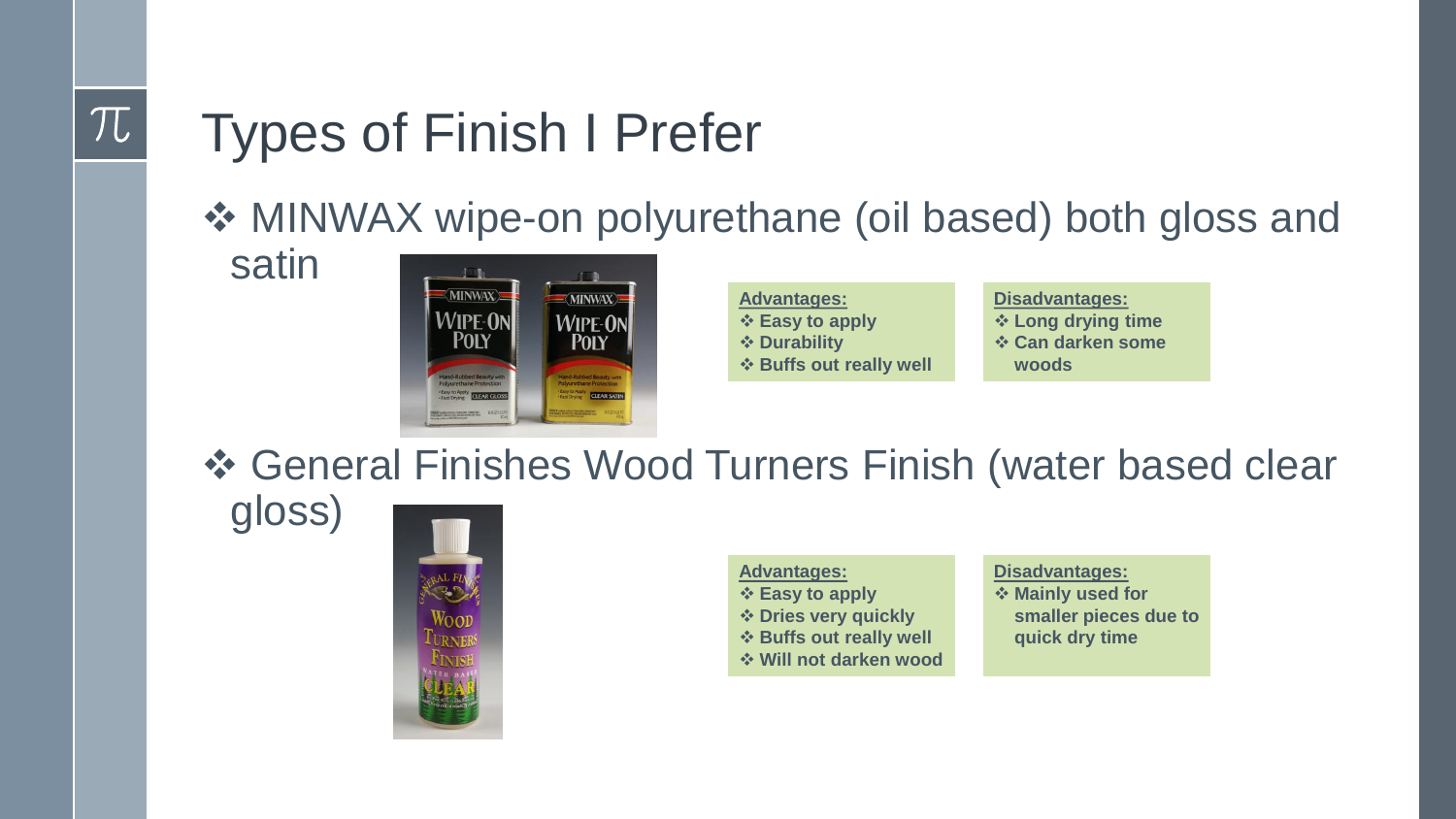### $\pi$

## Types of Finish I Prefer and Sealers

**❖ Spray-on lacquer** 



**Advantages: Easy to apply Dries very quickly** *❖* **No scuffing between coats Buffs out really well Will not darken wood**

#### **Disadvantages:**

- **Not compatible with many sanding sealers**
- **Too much applied will turn milky or develop bubbles**
- **Affected by high humidity**

❖ Sanding sealers and grain fillers

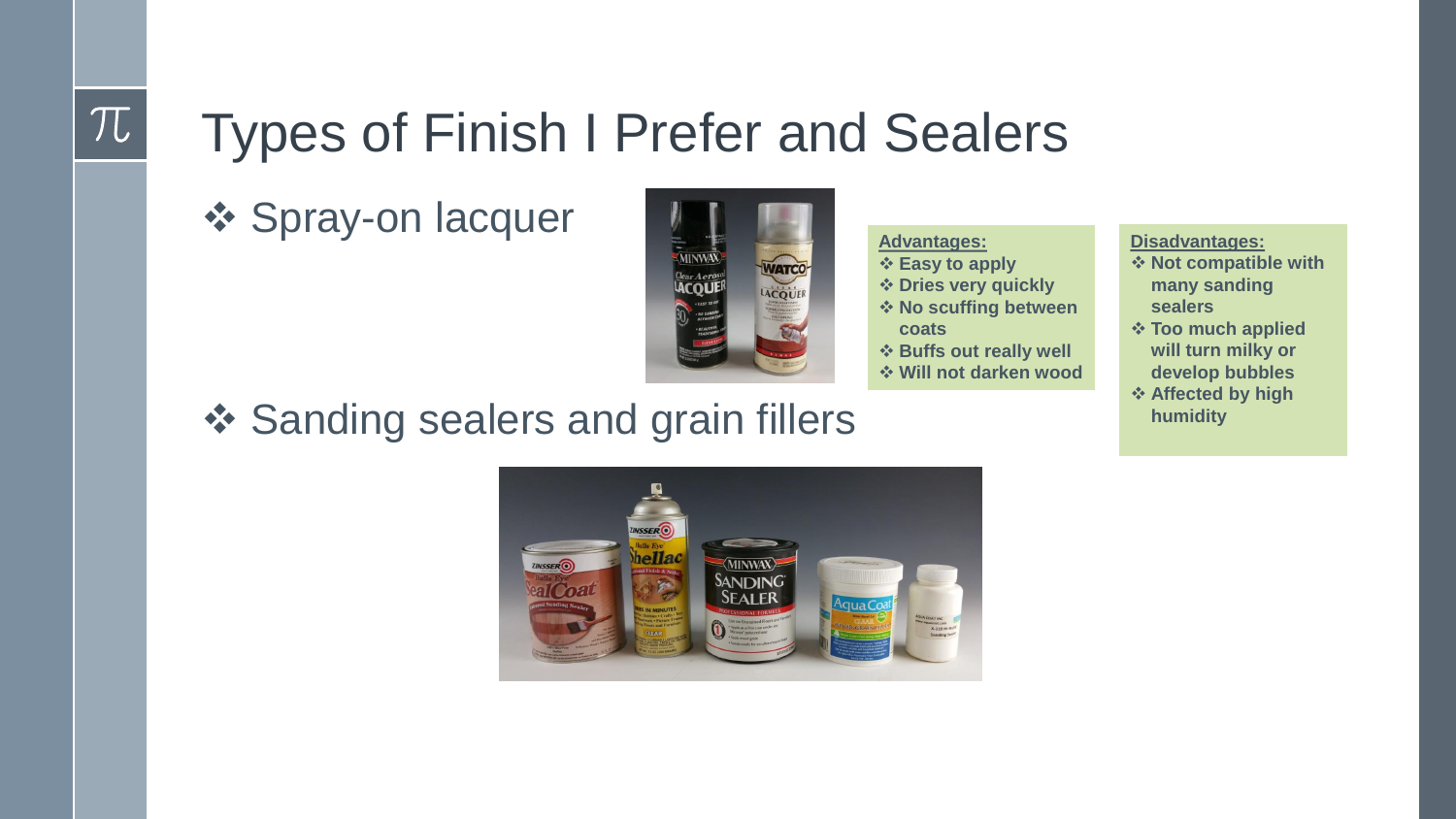# Examples Of Different Finishes

General Finishes Wood Turners Finish

Spray-on Lacquer



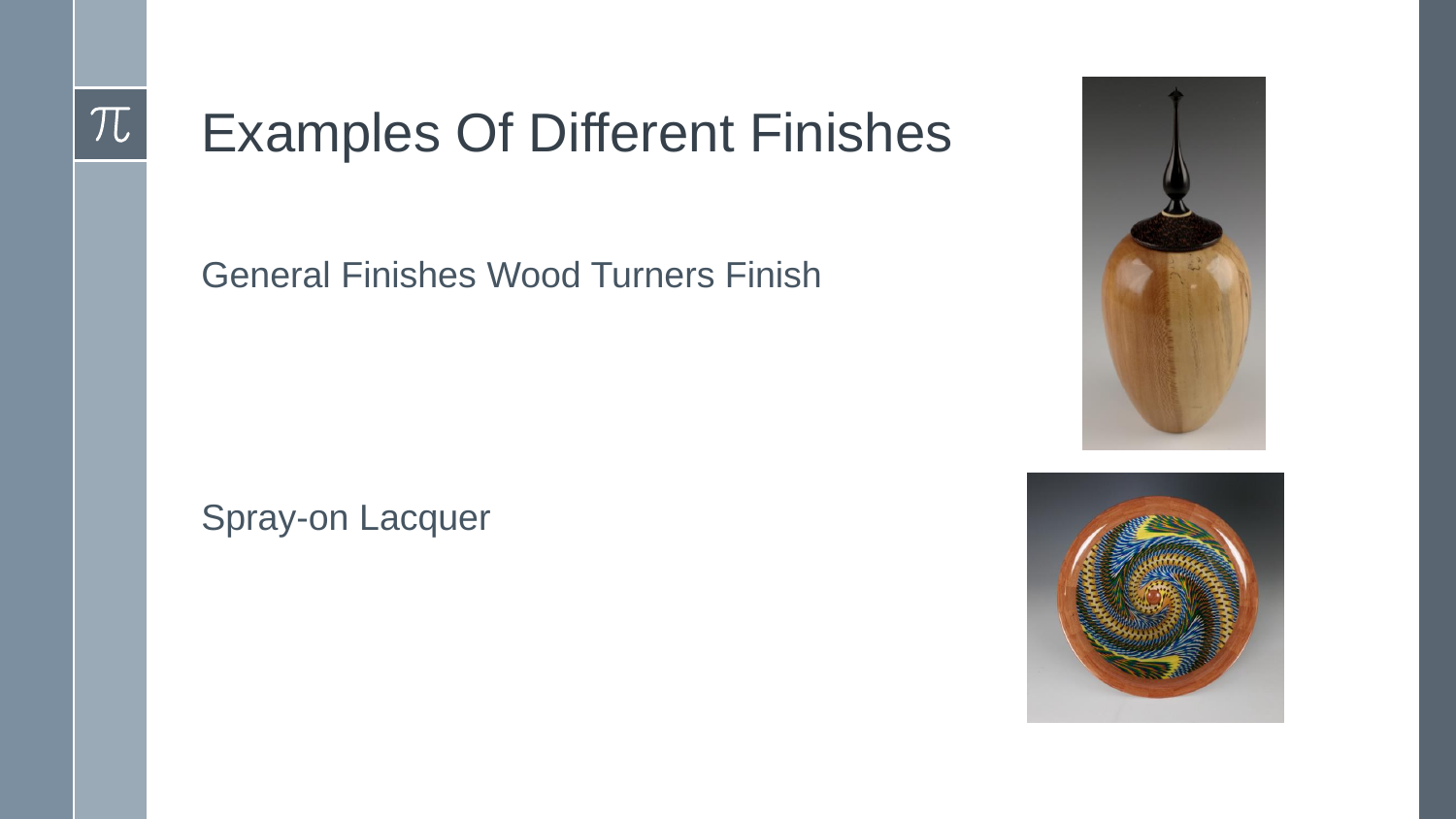### MINWAX wipe-on polyurethane (gloss only)

MINWAX wipe-on polyurethane (satin over gloss)



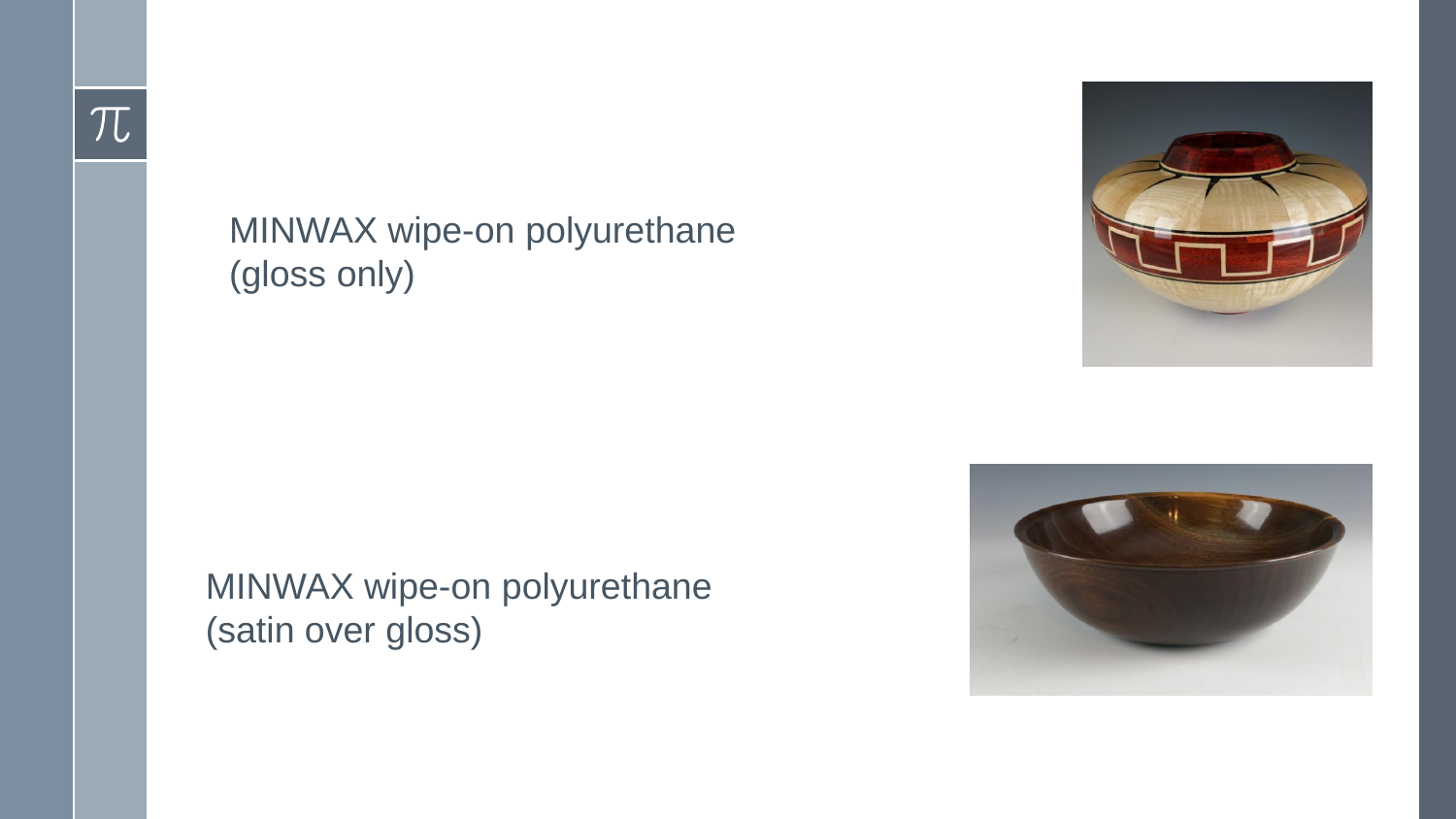### Surface Preparation

- Surface prep is just as important as the actual finish itself. For an exceptional finish all pores and tear out have to be dealt with before finishing. Trying to fill open pores with finish can make you want to pull your hair out. The finish can fill the pores but it takes many - many coats and lots of sanding between coats. You might as well try to fill a pot hole.
- Finishing cuts on the piece are done with negative rake scrapers to eliminate coarse grit sanding. Can usually start with 220 grit then 320.
- $\cdot$  I always apply a couple coats of sanding sealer, the type is dependent on the finish coat to be used.
	- $\triangleright$  For lacquer any of the sealers can be used as long as a de-waxed shellac based sealer is used as a barrier coat first. These could be Zinsser universal sanding sealer or plain shellac.
	- MINWAX water based sanding sealer will work fine with GF Wood Turners Finish, as well as MINWAX wipe-on poly.
	- $\triangleright$  If you are finishing an open grain wood it is best to use a grain filler first. You can use many coats of sanding sealer sanding between coats to fill the grain pores, however this can involve many coats that need to be sanded back. I have been using Aqua Coat clear water based grain filler which has a paste consistency, Even this filler needs three or more applications with sanding in between on severely open grain such as Jatoba etc.
	- After applying fillers and sealers I final sand with 320 grit 3M Mylar backed paper. (not paper at all) This stuff resists clogging and lasts pretty long but it is almost \$5 for two sheets available at Lowes.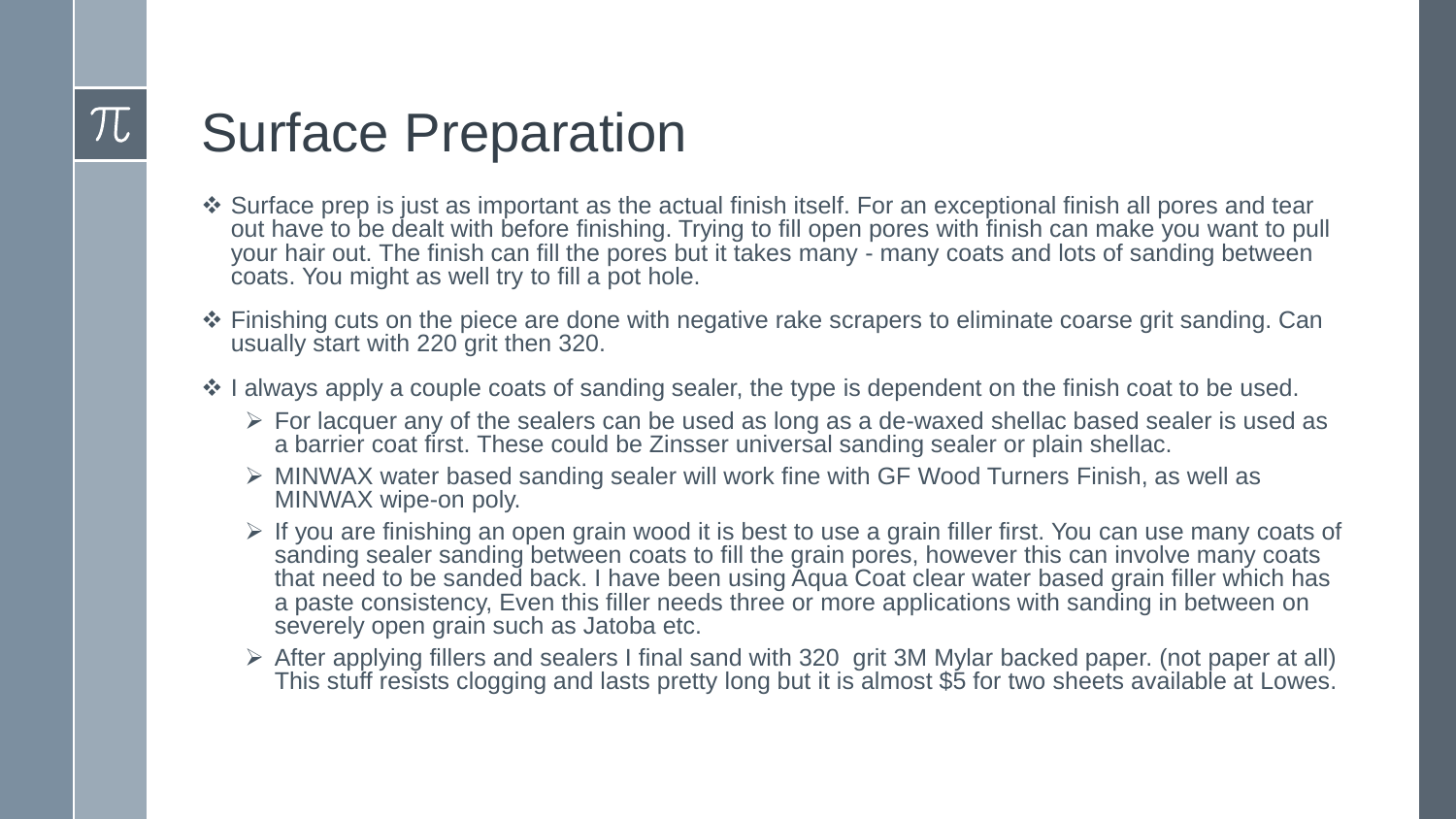### $\pi$

## Finish Application

- ◆ All finishes are applied on the lathe running about 40 RPM and kept running until the finish flashes over. Usually about 5 to 10 minutes for oil based poly. Less for faster drying finishes.
- For MINWAX poly I usually apply seven or eight coats of gloss. After each coat dries (usually 5 to 6 hrs.) I scuff up the finish with a maroon 3m or equivalent pad. The finish is applied with a lint free paper shop cloth ( not the kitchen type). The finish should be applied with light coats. If too much is applied you will get ripples in the finish which will require additional sanding. When all coats of gloss are applied I apply another five or six coats of satin again scuffing in between coats. The reason for putting as many coats of satin is because during the wet sanding some will be sanded away. By applying the gloss under the satin it gives depth to the finish after final buffing.
- Lacquer dries very quickly, usually can be re-coated after 15 to 30 minutes. This allows you to apply the finish in one day with no sanding between coats. Lacquer will actually melt the surface of the previous coat allowing good adhesion. As a rule of thumb if you do not re-coat within six hours you will need to lightly sand the finish with 400 grit before additional coating. The down side of lacquer is you can not apply heavy coats as tiny bubbles will form. If this happens you will have to completely sand that coat away. Humidity will also adversely affect lacquer. I use the spray cans for applying more often than not, MINWAX or Watco lacquer.
- GENERAL FINISHES WOOD TURNERS FINISH is a water based oil infused polyurethane. It is only available in gloss. This finish dries very quickly 10 – 15 minuets. Like lacquer the piece can be finished in one day. I usually apply 8 – 10 coats with a lint free paper shop cloth and scuffing between coats. The finish should be applied with light coats. If too much is applied you will get ripples in the finish which will require additional sanding. This is my go to finish for small pieces 8" or less. Not easy to use on large pieces because the finish flashes over very quickly.
- ◆ Note: The flash point is where the finish begins to get slightly tacky and not prone to run.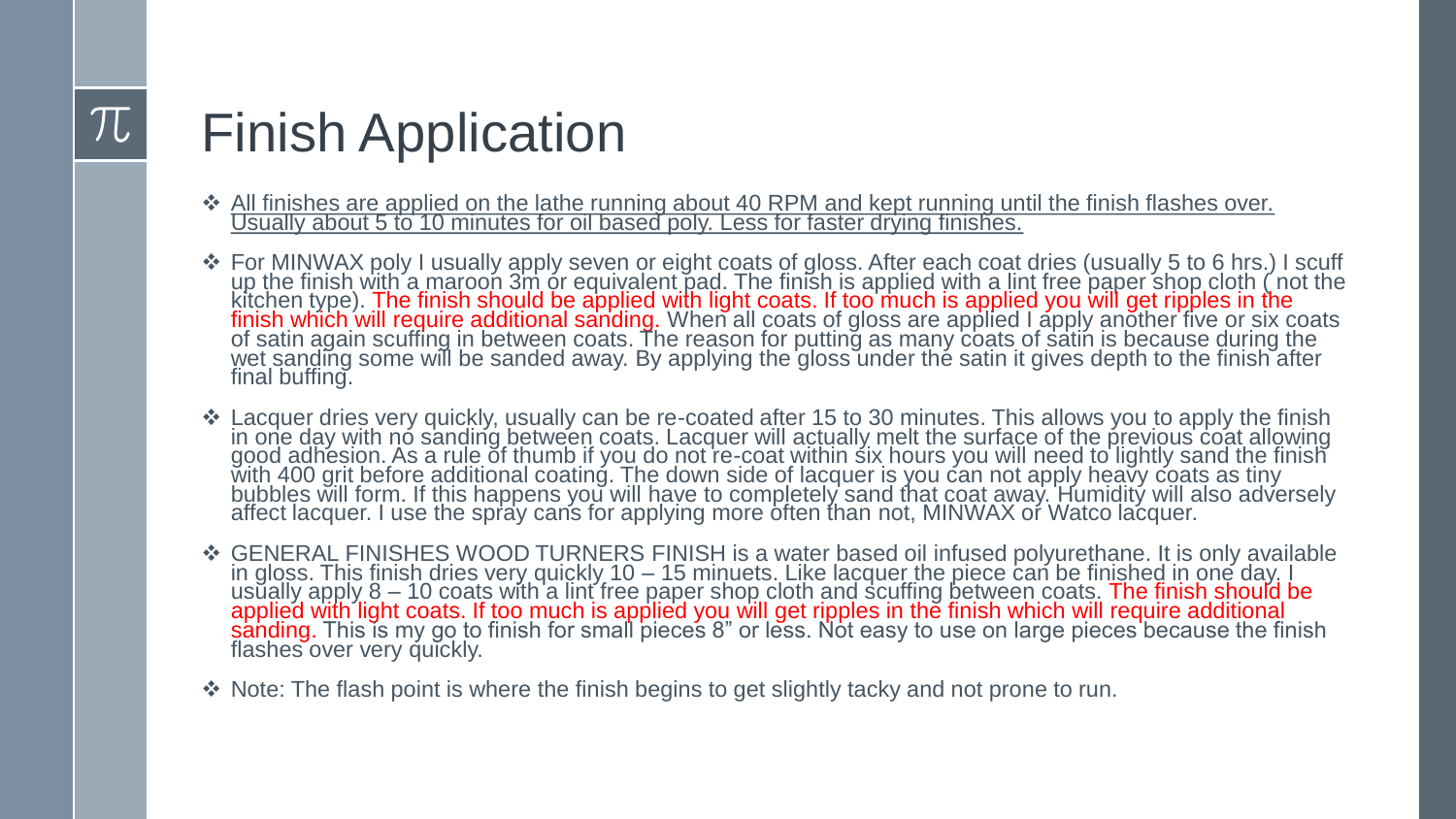# Wet Sanding and Buffing

- **Before any wet sanding is done, the finished piece must sit for five days or more in order for the finish to thoroughly cure.**
- $\div$  I use this process for all types of finishes.

 $\pi$ 

- Before wet sanding with Micro-Mesh any imperfections such as rippling or orange peel need to be removed by sanding with 600 grit wet or dry paper or Abranet.
- ◆ For wet sanding I now use Micro-Mesh sanding pads. They are manufactured by Micro-Finishes in the good old USA. I purchase mine from Woodcraft. They can also be purchased in bulk from the manufacturer. These pads have to be used wet or they will clog. I keep mine in a plastic container full of water all the time. Some people prefer to use a mineral oil as a lubricant. I prefer water since it is less messy and works for me. This material comes in packs containing all 9 grits 1500 through 12000. The 1500 is about the same as 600 grit wet/dry paper. To achieve superior results all nine grits should be used. They are not cheap but well worth the cost. They will last for many uses if kept clean.
- ◆ I run the lathe about 250 300 RPM while sanding using light to medium pressure. You can tell when it is working by the white slurry that is formed. The slurry needs to be removed with a paper towel several times during each grit, again going through all nine grits. This can be a little time consuming but well worth the results.
- While wet sanding care should be taken not to sand through the finish. Avoid sanding corners or thin lips. It is easy to sand through.
- ❖ After wet sanding I use a 3" lambs wool buffing pad with hook and loop backing. They will work with any 3" sanding disk for hook and loop. I apply about three drops of 3M "Finess It" polishing compound to the wool pad roughly 120 degrees apart. Run the lathe about 300 to 400 rpm and slowly start the drill to distribute the polish. Then speed up the drill using medium pressure to buff. After buffing is done and the polish residue has dried,. I use a clean hand held 8" lambs wool buffing pad to remove any residue. This is done with moderate pressure and the lathe running about 800 RPM.